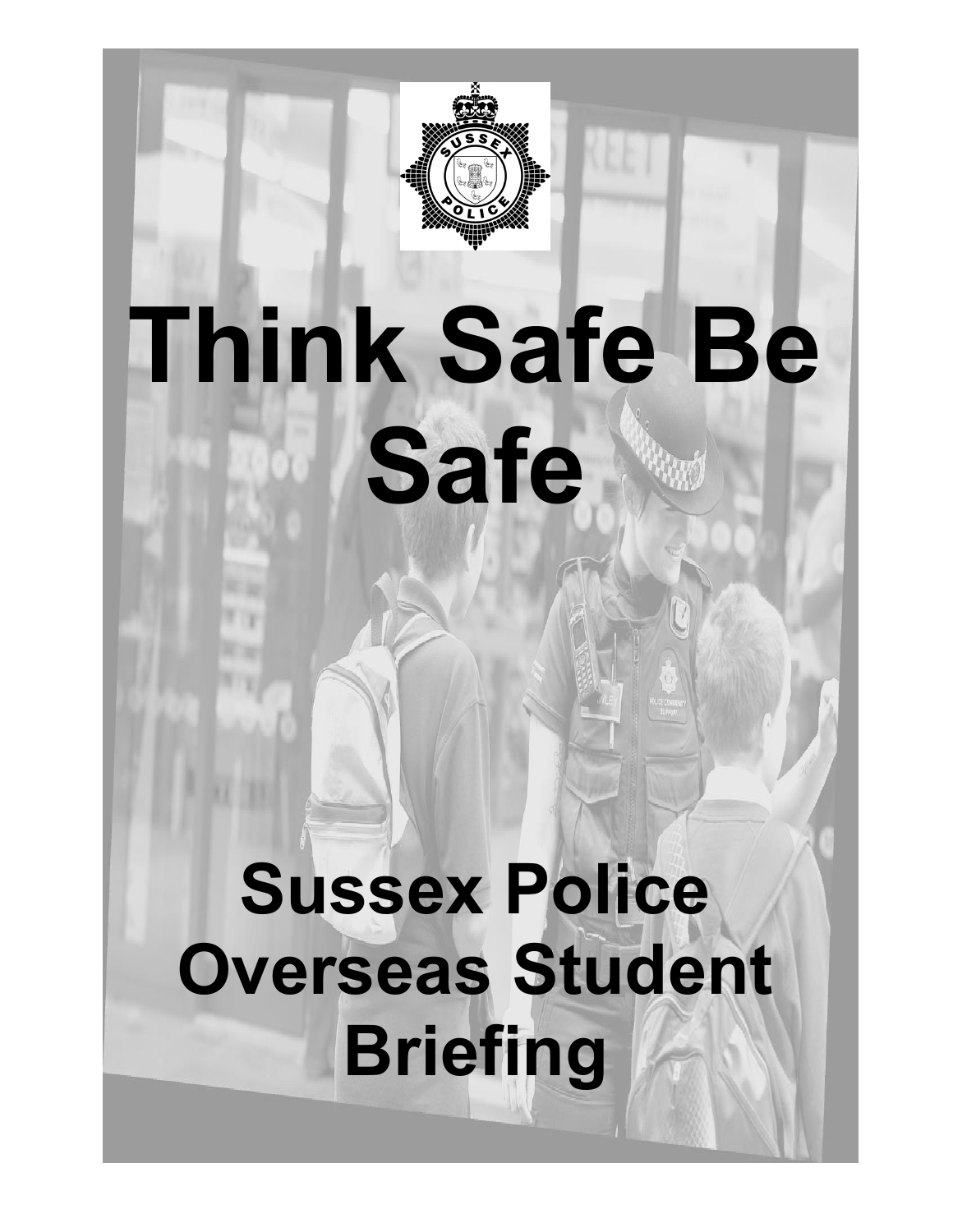### **District Commanders Foreword**

*For many years Eastbourne has been welcoming students from all over the world, who come to experience life in Britain and to enhance their English language skills. Eastbourne has so much to offer and these students will gain enormously from their stay, enjoying the contact with local people in an atmosphere of friendship and understanding.*

*Unfortunately, being so far from home can make people more vulnerable and a small minority of visiting students may become involved in incidents of crime.*

*Much effort has already been directed to reducing these incidents but we constantly strive to reduce the risks and there is more work to be done.*

*Together with many of our partner agencies we are confronting such unacceptable behaviour in a robust and co-ordinated manner in order to safeguard our visitors and to ensure that they are able to enjoy their stay in Eastbourne, and to gain as much as possible from their learning experience.*

*This briefing aims to provide guidance on how to avoid such situations, and what to do in the rare event that it may occur*

*I wish you a safe and rewarding visit to Eastbourne* 



**Steve Biglands**

**District Commander Eastbourne**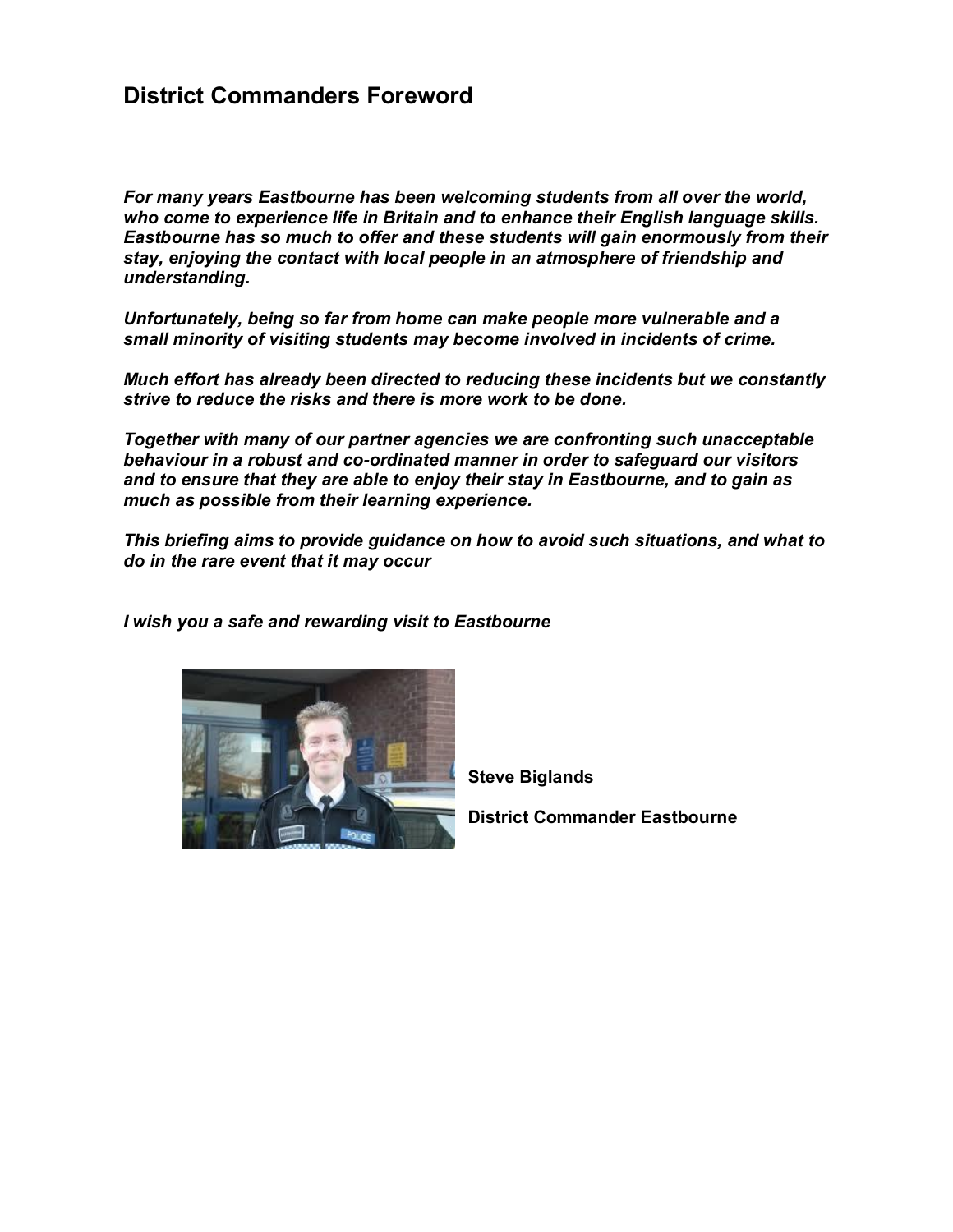## **Policing Eastbourne**



Sussex Police serves a population of over one and a half million people: as well as people who live and work in our County we welcome millions of visitors each year from the UK and overseas. Our County is very diverse, including rural and urban areas as well as cosmopolitan cities like Brighton & Hove.

Our defining statement, 'Serving Sussex', means we're committed to keeping people safe (catching criminals, cutting crime and dealing with critical incidents), strong neighbourhood policing and making best use of our resources. Sussex Police demonstrates a firm commitment to equality and diversity, both within the organisation and through the service we provide to our public.

We have almost 3,000 Police Officers and over 2,200 Police staff, including Police Community Support Officers (PCSOs), who perform a wide range of operational and support roles. We are also lucky to have a team of volunteers that includes over 350 Special Constables and around 180 Police Cadets.



The roles of uniformed Officers who respond to calls and PCSOs that work out in the community are probably

familiar to most people. But policing involves a wide range of different functions, many of which aren't visible to the public but are nonetheless an essential part of how we police.



Policing one of England's largest counties presents us with continually evolving challenges as we serve our diverse and vibrant communities.

While some of our work makes the headlines,

much of our daily work is much lower in profile but no less important: we find missing persons, protect vulnerable residents and keep our communities safe.

Behind the scenes, police staff collect intelligence and run the operational side of our organisation so that our frontline officers can do what they do best.

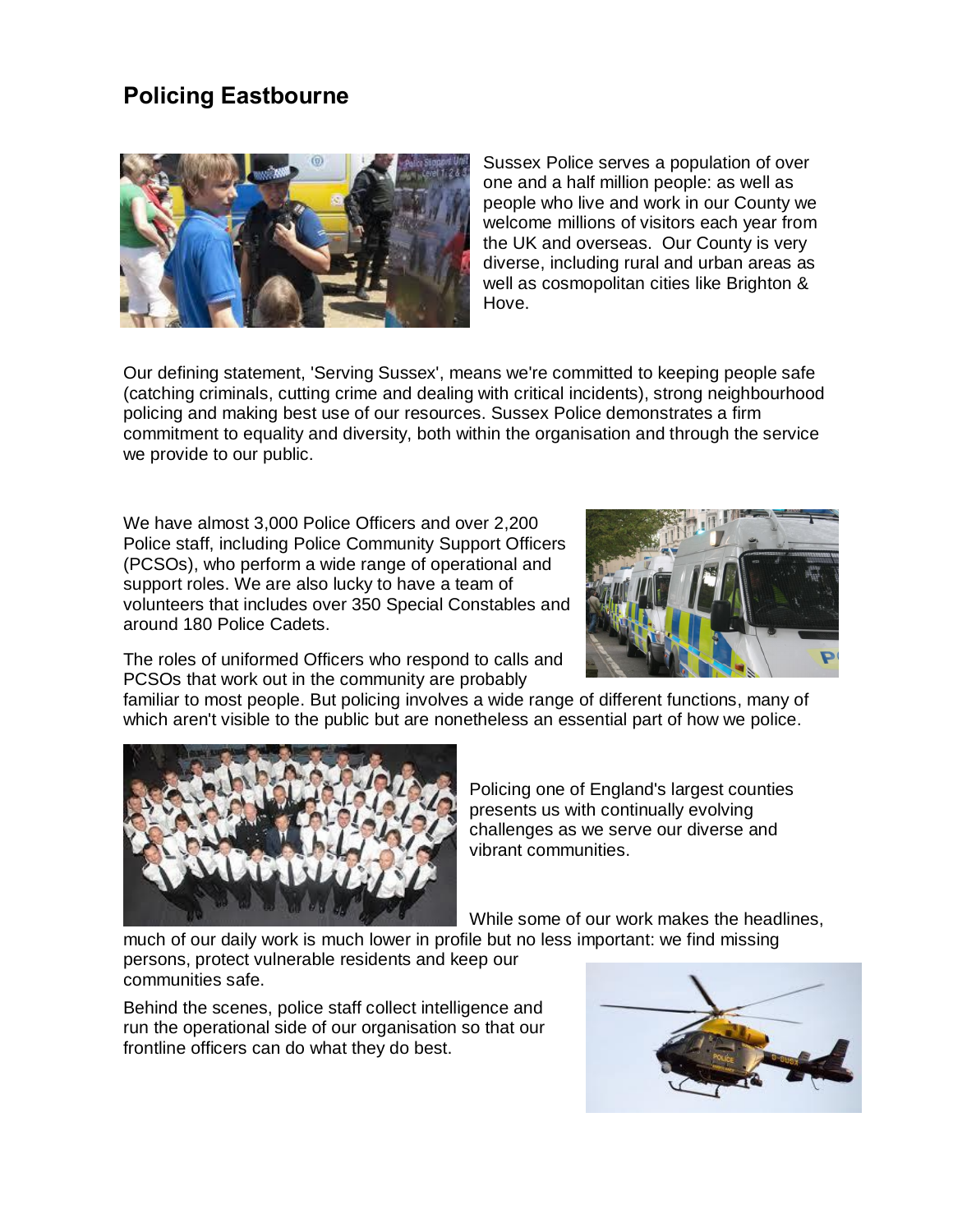## **How to contact Sussex Police**



By telephone. Sussex Police provide a 24 hour service and in an emergency can be contacted by dialling **999** from any telephone.

#### **Emergencies**

Call **999** if:

- · A crime is being committed now
- · The offender is still there or nearby
- · People are injured or in danger.

In non-emergency situations advice and assistance can be obtained by dialling: **101**, or via our website **www.sussex.police.uk**

You can also visit Sussex Police at:

#### **Eastbourne Borough Council Offices at 1 Grove Road, Eastbourne;**



This Customer Contact Point is open **Monday to Saturday from 9am until 5pm.**

#### **Social Media**

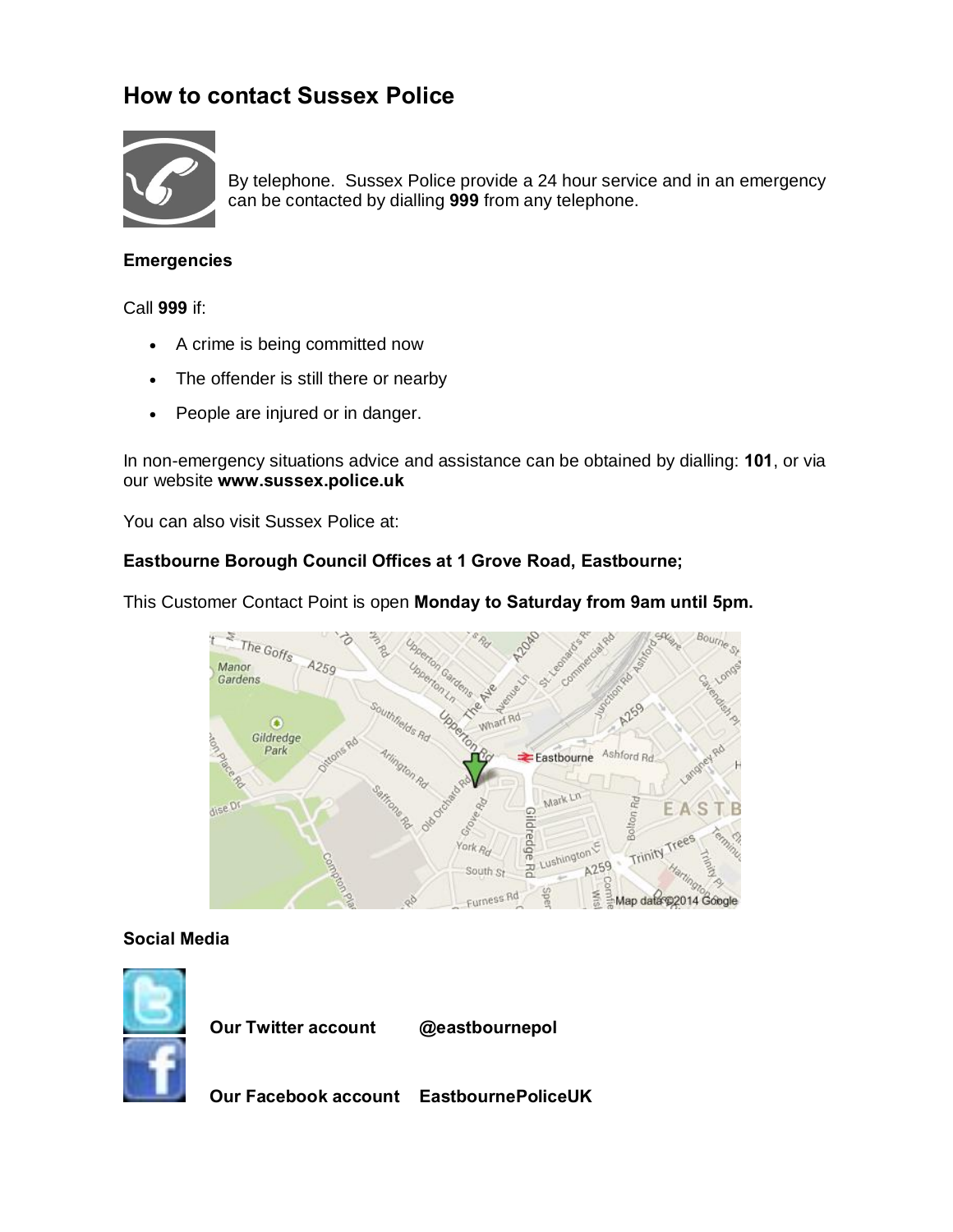### **Law**

Laws in England may be different from those in your home country. This especially applies to the use of tobacco, alcohol and self-defence sprays.

The police help to protect people in the community but are also there to ensure laws are followed. Police officers in the UK have the power to arrest people who are suspected of having committed an offence.

Here are a few English laws that we would like you to take the time to read**:**

· You must not carry drugs with you of any kind (unless prescribed by a doctor), or use any illegal drugs including cannabis, ecstasy, LSD or amphetamines.



- · You must be 18 to buy and smoke cigarettes or tobacco.
- It is illegal to carry any sort of weapon, including knives, stun guns and self defence sprays.
- · Alcohol you must be 18 to buy alcohol or to have alcohol purchased for you - most English pubs don't welcome under 18's.
- Stealing is illegal. You will be arrested and probably sent home.
- Never buy property that you think might be stolen, no matter how tempting a bargain it might seem.



· Vehicles in England drive on the left. Do not walk straight into the road - remember to look right when you cross the road.

If you break the law you could find yourself being arrested and fined or cautioned, and there could be consequences for you in years to come - some countries will not allow you to travel to them if you have been arrested and convicted.

You may also be sent home early. It foreally not worth it, so please dong be tempted.

If you are stopped in the street by a Police Officer you have the right to ask why you have been stopped.

However, remember that the Police may search you if they believe you are in possession of a controlled drug, offensive or sharp object, or carrying stolen goods.



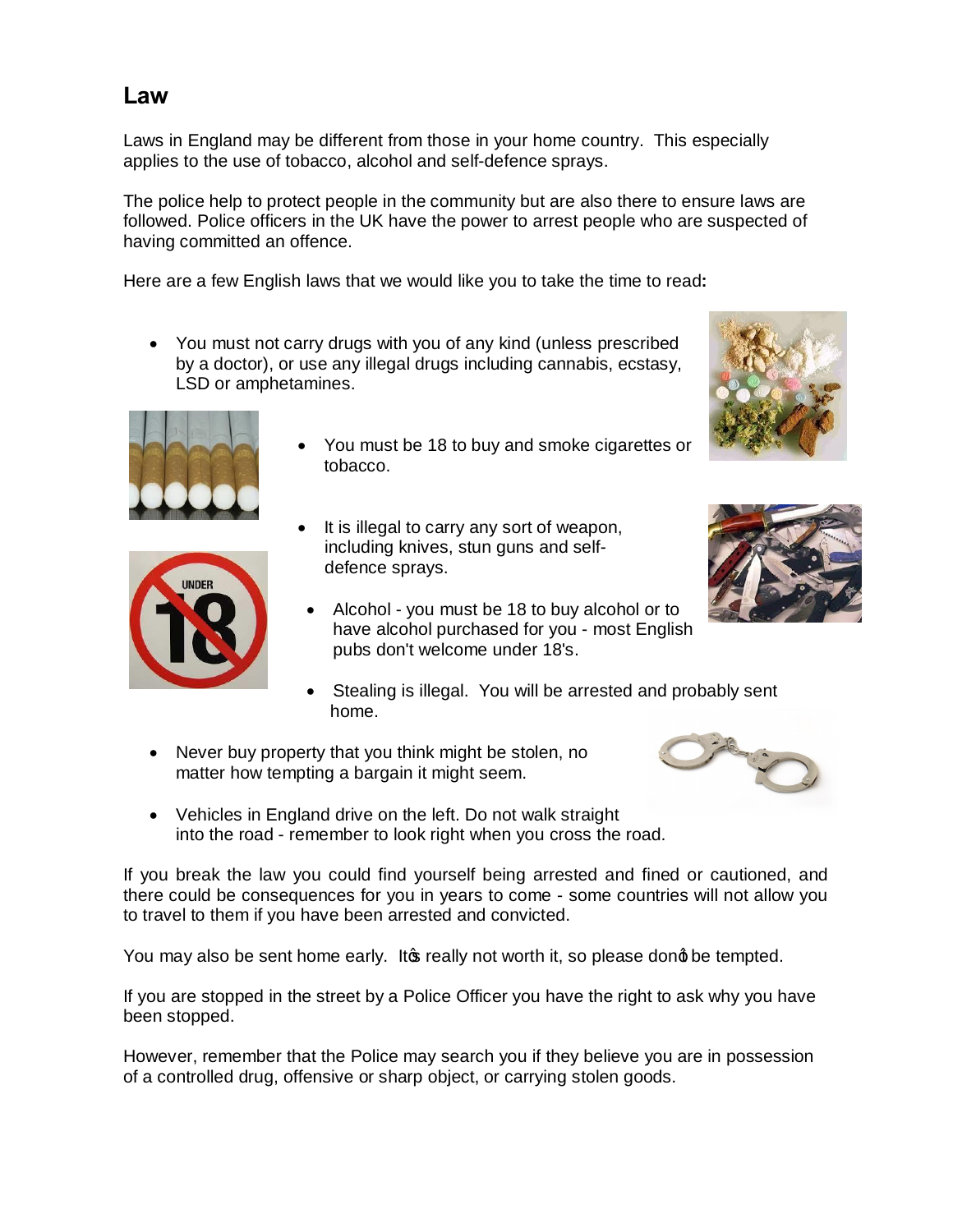## **Think Safe Be Safe**

This page contains advice to ensure that your stay in Eastbourne is safe and enjoyable. The suggestions that follow are not intended to alarm but to remind you to always be alert, as you would in your own country. Remember, Eastbourne is one of the safest places to visit in the country and incidents against students are low.

#### Remember **THINK SAFE BE SAFE**

• Find out where you're going and let your host family know, and tell them when to expect you back.

·

.

It is also advisable (in case of emergencies) that you carry with you your host family details/address



Walk confidently.

- - Always go out with people you know and trust.

Plan ahead - how are you going to get there?

- Always use well lit, busy roads and avoid putting yourself at risk by taking shortcuts through dark, quiet areas for example, through dark alleyways or parks.
- Walk with friends and never walk alone at night
- · Arrange for others to meet you at the bus stop if you are returning late and have a long way to walk home.



• To remain safe and alert, dond wander along with earphones on or have long conversations on mobile phones while you are walking. Be discreet and try to conceal it. Mobile phones are expensive items and are particularly attractive to thieves. Be aware of who is around you when you are using one. Again, do not keep them in your back pocket, or leave them unattended.



- Never carry all of your money or passport with you, and try to carry your valuables such as cameras out of view
- Do not leave your bags unattended in public places. It may be stolen or treated as suspicious.

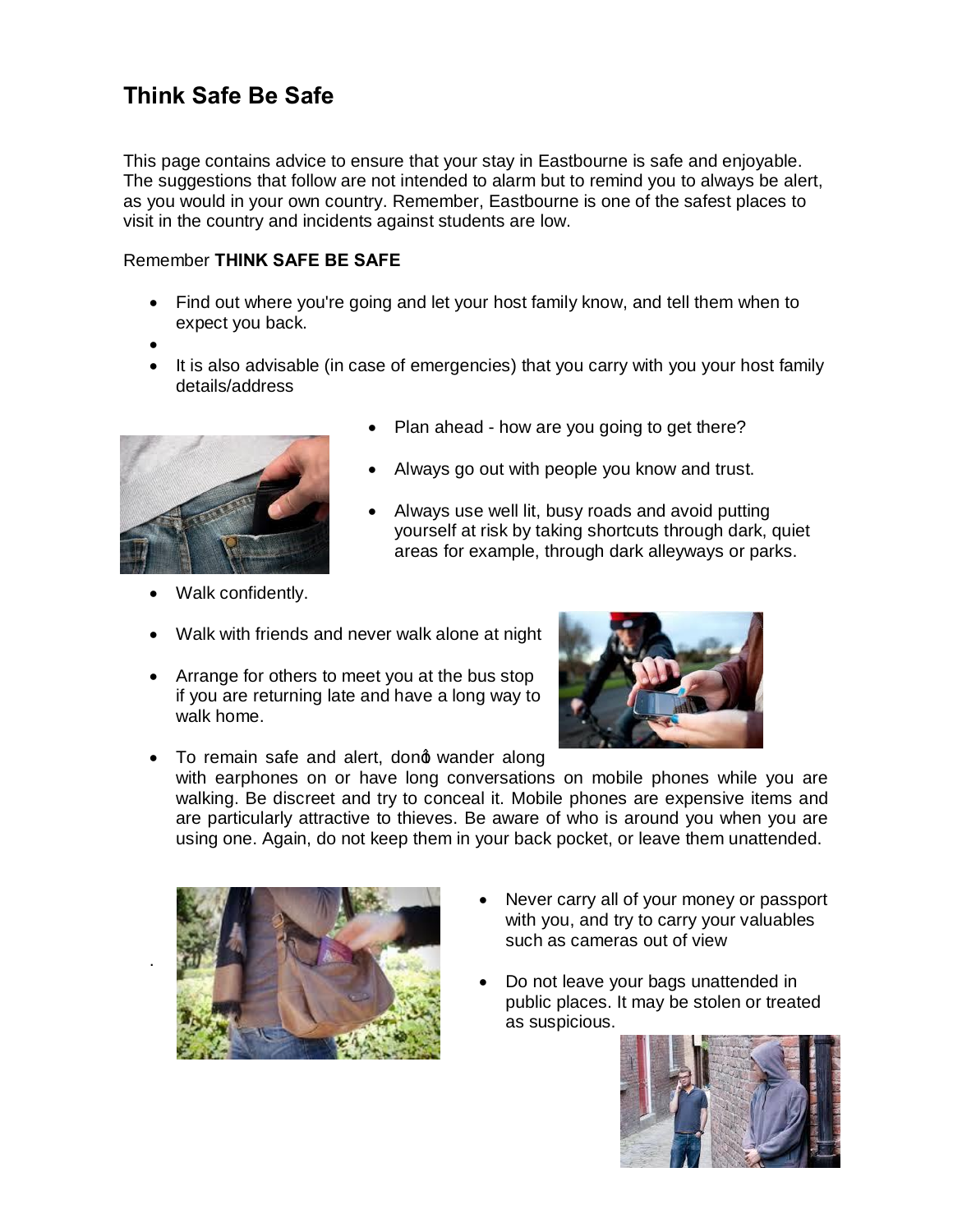- Always keep your bag and coat or jacket with you, dong leave them on a chair or out of sight.
- · Be aware of others around you at cash point machines and try not to use cash machines at night or in poorly lit areas. If you must use one, go with a friend and leave as soon as you have your money. Always memorise your PIN (personal identification number) to access your money from a cash machine. Never write down your PIN or give it to anyone else.



- · Don't speak to people you don't know, or go up to their cars - even if they speak to you first.
- Never take money or gifts from people you don't know.
- If you feel that you are being followed, cross the street (more than once if necessary), and if you are still unhappy move as quickly as possible to a public area, such as a restaurant or shop, and ask for help.
- · If travelling by bus, try not to wait at bus stops alone. When you are on the bus, sit downstairs if you are on a double-decker, where the driver and other passengers can see you.
- Avoid confrontation . its better and safer to walk away if you are being provoked or hassled.



- In this country the electricity for the trains is on the ground. It does not run through power cables above the train, instead it runs through a  $3<sup>rd</sup>$  rail on the ground. The electricity in this rail is enough to kill you! DO NOT cross a railway line unless it is by a bridge or at a proper crossing point, not only is it very dangerous but it is also illegal.
- · There are many CCTV cameras (Closed Circuit Television) located throughout Eastbourne. They are all monitored and are there to protect you as well as being an aid to catching criminals.

## **What if something happens?**

If you are assaulted, followed or threatened go to a shop, police station or any public building and ask for help.

Ask somebody to contact the Police for you. Do not worry about language difficulties, we will find someone who speaks your language.

If anything happens to you, do not keep it to yourself. Tell your tutor, host family or someone you can trust.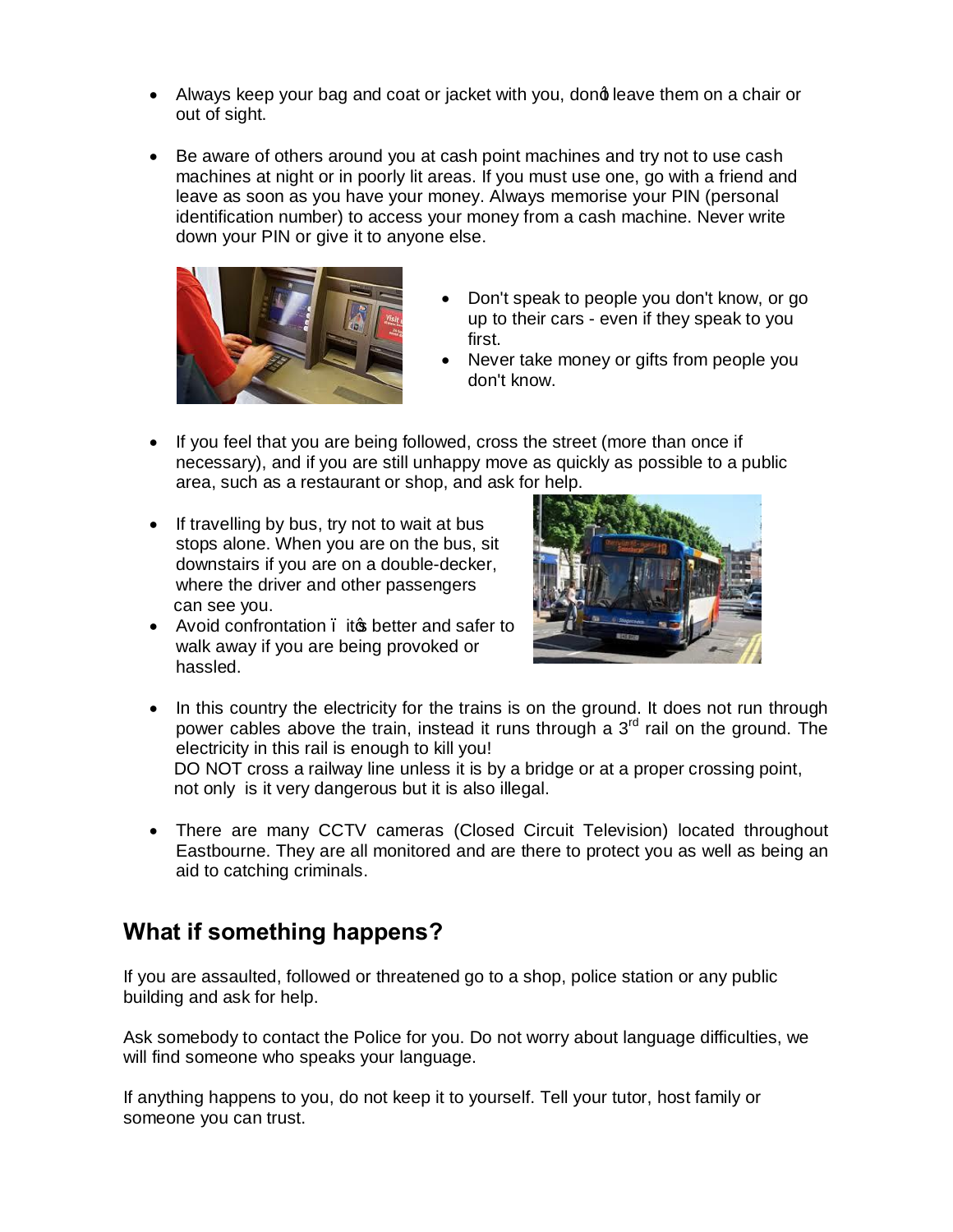## **Consideration for others**

Below are some of the most common complaints received regarding visiting students, and some practical advice on how to avoid them

- · Please be courteous and show respect to local residents. Say Please and Thank you. People will respect you if you do.
- · Put litter in the bin or take it home with you.
- It is usual to join the back of a queue in England - don't push in, it will make people angry. This includes if you are waiting to get on a bus or you are waiting to pay for something in a shop, in. This means waiting in line



behind each other until it is your turn. Please do not push your way to the front. Eastbourne has a large elderly population and students have been known to upset and even knock over elderly people in their rush to get on a bus.





- · Don't block paths if you need to group together find an area with plenty of space. Please do not take up the whole of the footpath, and allow enough room for other members of the public to pass by especially where they are elderly, disabled or pushing pushchairs.
- Be quiet on your way home at night. Late night noise is not very friendly